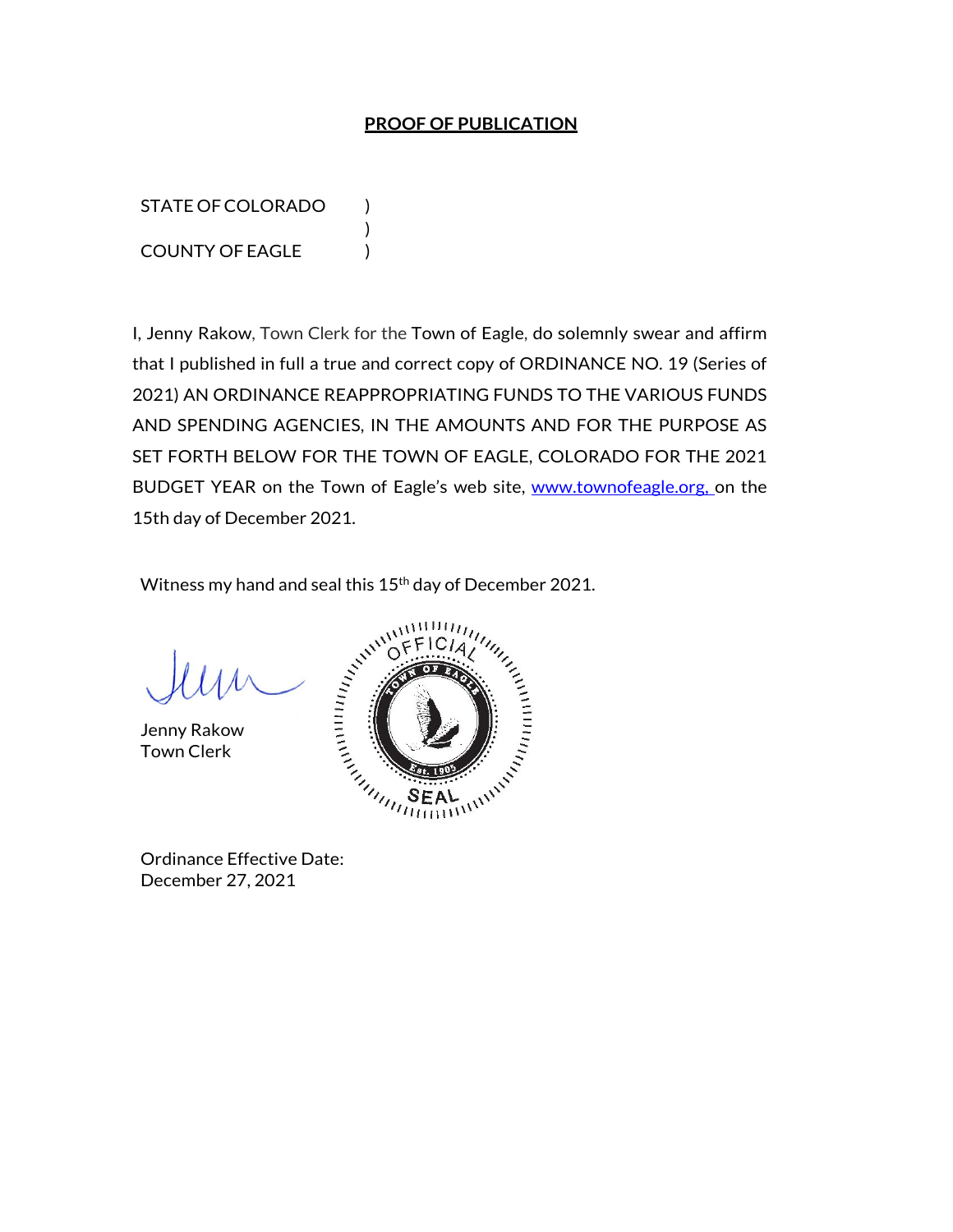## **TOWN OF EAGLE, COLORADO ORDINANCE NO. 19 (Series of 2021)**

AN ORDINANCE REAPPROPRIATING FUNDS TO THE VARIOUS FUNDS AND SPENDING AGENCIES, IN THE AMOUNTS AND FOR THE PURPOSE AS SET FORTH BELOW FOR THE TOWN OF EAGLE, COLORADO FOR THE 2021 BUDGET YEAR.

 NOW THEREFORE BE IT ORDAINED BY THE TOWN COUCIL OF THE TOWN OF EAGLE, COLORADO THAT:

Section 1. There be and hereby is appropriated out of the revenues of the Town of Eagle, Colorado for the fiscal year 2021 beginning January 1, 2021 and ending December 31, 2021, the sum of \$22,250,629 to be raised by taxation and otherwise, which sum is hereby divided and appropriated for the following purposes to wit:

| <b>GENERAL FUND</b>            |             |
|--------------------------------|-------------|
| <b>Operating Expenditures</b>  | \$7,663,994 |
| <b>Transfer to Other Funds</b> | 2,190,000   |
| <b>TOTAL GENERAL FUND</b>      | \$9,853,994 |
|                                |             |
| <b>WATER FUND</b>              |             |
| <b>Operating Expenditures</b>  | \$1,806,627 |
| <b>Captial Expenditures</b>    | 3,546,990   |
| Debt Service                   | 1,266,277   |
| <b>Transfer to Other Funds</b> |             |
| <b>TOTAL WATER FUND</b>        | \$6,619,894 |
|                                |             |
| <b>WASTE WATER FUND</b>        |             |
| <b>Operating Expenditures</b>  | \$1,530,191 |
| <b>Capital Expenditures</b>    | 210,000     |
| <b>Debt Service</b>            | 940,288     |
| <b>Transfer to Other Funds</b> |             |
| <b>TOTAL WASTE WATER FUND</b>  | \$2,680,479 |
| <b>REFUSE FUND</b>             |             |
| <b>Operating Expenditures</b>  | \$641,443   |
| <b>Capital Expenditures</b>    |             |
| <b>Transfer to Other Funds</b> | 20,000      |
| <b>TOTAL REFUSE FUND</b>       | \$661,443   |
|                                |             |
| <b>STORMWATER FUND</b>         |             |
| <b>Operating Expenditures</b>  | \$<br>6,297 |
| <b>Capital Expenditures</b>    |             |
| <b>Transfer to Other Funds</b> |             |
| <b>TOTAL STORMWATER FUND</b>   | \$<br>6,297 |